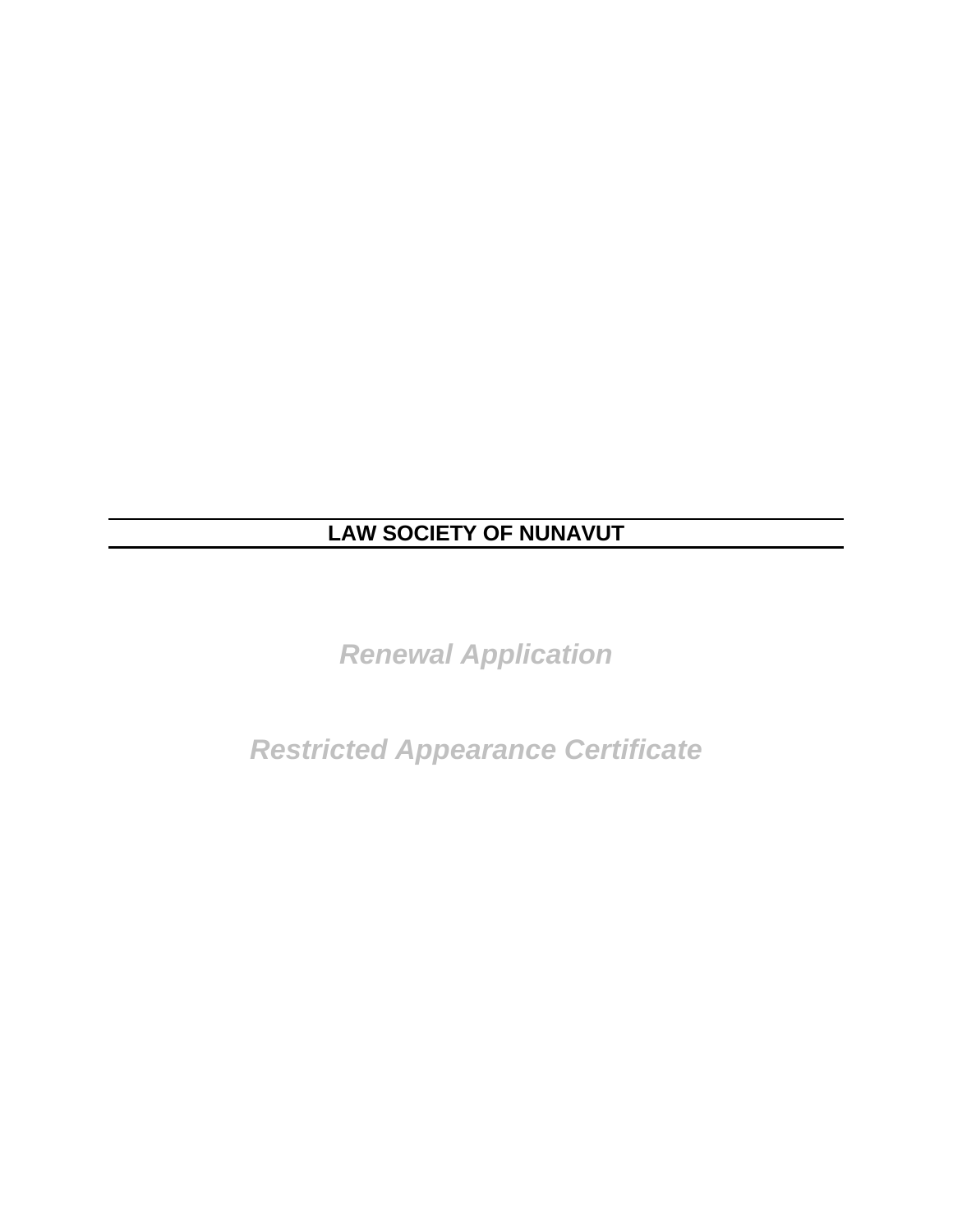#### LCLCNAPGE bJASbULALE DQSL NUNAVUMI MALIGALIUQTIT **LAW SOCIETY OF NUNAVUT BARREAU DU NUNAVUT**



# **LAW SOCIETY OF NUNAVUT**

#### **Form F**

### STATUTORY DECLARATION

#### SOLEMNLY DECLARE THAT:

\_\_\_\_\_\_\_\_\_\_\_\_\_\_\_\_\_\_\_\_\_\_\_\_\_\_\_\_\_\_\_\_\_\_\_

- (a) I am applying for membership in the Law Society of Nunavut;
- (b) I will not maintain a client's trust account in Nunavut with respect to that membership;
- (c) If I do set up a client's trust account in Nunavut I will immediately notify the Law Society of Nunavut and I will comply with the *Rules of the Law Society of Nunavut* and any other requirements of the Law Society; and
- (b) I make this declaration in lieu of completing an Accountant's Report in Form E under the *Rules of the Law Society of Nunavut*, conscientiously believing it to be true and knowing that it is of the same force and effect as if made under oath.

| DECLARED BEFORE ME at                          |                         |
|------------------------------------------------|-------------------------|
| this day of                                    |                         |
| 20                                             |                         |
|                                                |                         |
| A Notary Public in and for the Jurisdiction of | (Declarant's Signature) |

\*\*IF THIS DOCUMENT IS EXECUTED OUTSIDE OF NUNAVUT,

IT MUST BE SWORN BEFORE A NOTARY PUBLIC, UNDER SEAL. IF EXECUTED WITHIN NUNAVUT, IT CAN BE WITNESSED BY EITHER A NOTARY PUBLIC OR A COMMISSIONER OF OATHS.\*\*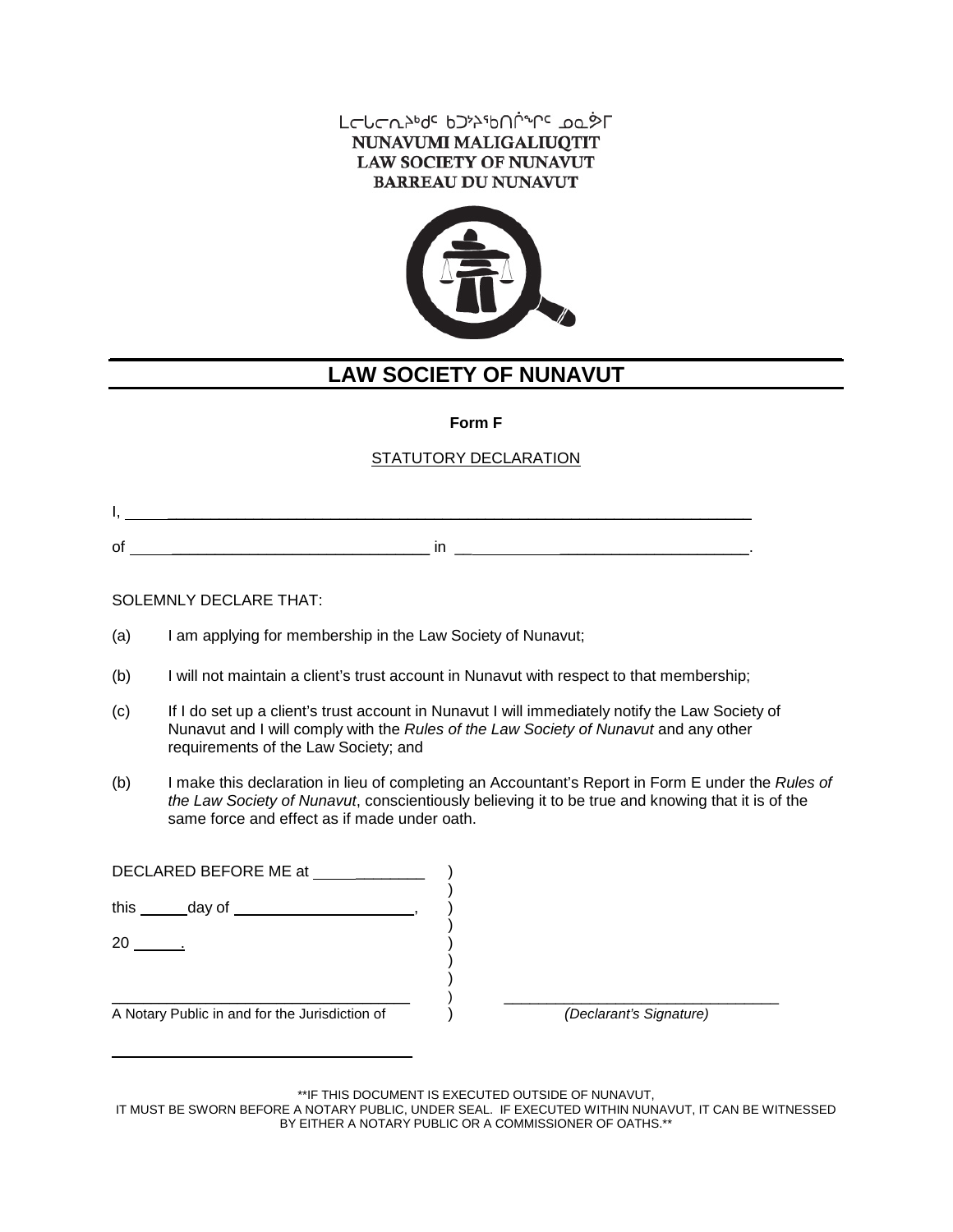



# **LAW SOCIETY OF NUNAVUT**

### INSURANCE EXEMPTION CERTIFICATE AND UNDERTAKING

, HEREBY CERTIFY THAT:

*(Applicant's Full Name)*

*Instructions: Delete #1 or #2, as appropriate:*

- 1. (a) I am an active member or am applying for membership in the Law Society of Nunavut;
	- (b) I am employed by, and my professional services are provided exclusively to:
		- (i) a government or government agency; or
		- (ii) an employer who does not practice law; and
	- (c) I do not render or will not be rendering legal services of any kind to the public in Nunavut.

*OR*

- 2. (a) I am an active member or am applying for active membership in the Law Society of Nunavut;
	- (b) I do not ordinarily reside or carry out my principal practice of law in Nunavut;

(c) I am covered by errors and omissions insurance which provides indemnification to a minimum of \$1,000,000.00 and which covers my practice of law in Nunavut, which insurance is carried through:

> \_\_\_\_\_\_\_\_\_\_\_\_\_\_\_\_\_\_\_\_\_\_\_\_\_\_\_\_\_\_\_\_\_\_\_\_\_\_\_\_\_\_\_\_\_\_\_\_\_\_\_; and *(Name of Insurer and Law Society)*

(d) I will provide further information, upon request, respecting my insurance coverage.

I UNDERTAKE to notify the Law Society immediately if there is a change in my status such that the foregoing statements are no longer applicable.

| DATED at |           | this | day of      | ንቦ<br>۷J |  |  |
|----------|-----------|------|-------------|----------|--|--|
|          |           |      |             |          |  |  |
|          |           |      |             |          |  |  |
|          | (Witness) |      | (Signature) |          |  |  |